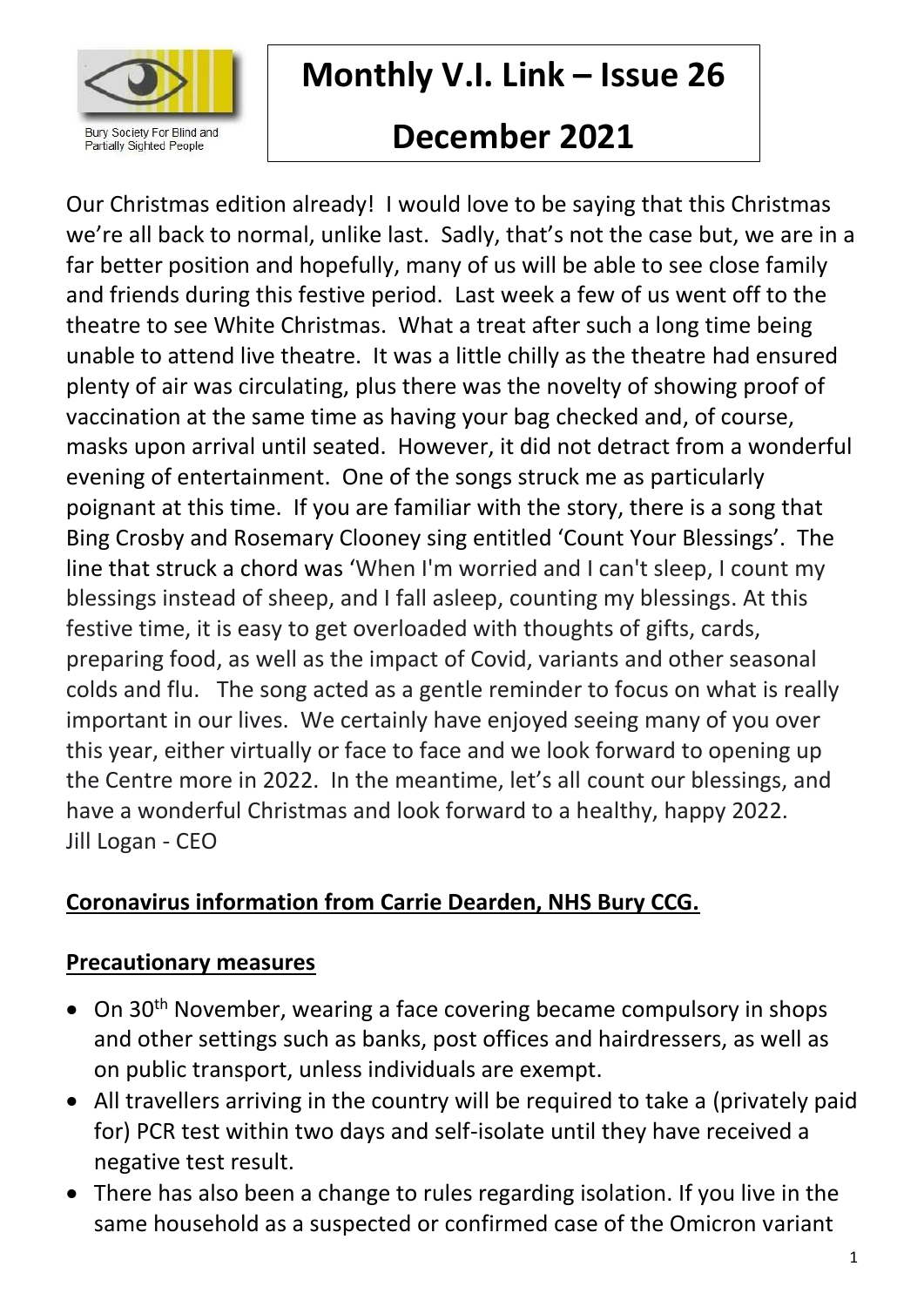of Covid-19, you must now isolate too (even if fully vaccinated or under 18).

- From 13 December office workers who can work from home should do so.
- From 15 December, certain venues and events will be required by law to check that all visitors aged 18 years or over are fully vaccinated, have proof of a negative test in the last 48 hours, or have an exemption.

## **Covid-19 vaccinations**

The NHS will shortly set out how the booster programme will be expanded including how boosters will be given in priority order, while increasing capacity to vaccinate more people in a shorter space of time. Arrangements are being put in place to enable this to get under way as quickly as possible.

- Find out about local vaccination clinics: **[www.bury.gov.uk/coronavirus](http://www.bury.gov.uk/coronavirus-vaccine)[vaccine](http://www.bury.gov.uk/coronavirus-vaccine)**
- For support to book call 0161 983 2300 (Mon to Fri, 9am to 5pm) or e-mail: **[buccg.vaccinationbookings@nhs.net](mailto:buccg.vaccinationbookings@nhs.net)**

## **Getting tested**

Collect home testing lateral flow kits for when you don't have symptoms, or have them posted to your home by ordering them online or calling 119 (7am to 11pm).

- Visit **[www.bury.gov.uk/coronavirus-testing](http://www.bury.gov.uk/coronavirus-testing)** for all options.
- For general enquiries or if you need support email: **[buccg.covid19testing@nhs.net](mailto:buccg.covid19testing@nhs.net)** or call 07971 799991 (Mon to Fri, 9am to 5pm).

If you have any of the three most common symptoms of coronavirus - a high temperature, a new continuous cough, or a loss or change to your sense of smell or taste - get tested as soon as you can.

- Visit **[www.bury.gov.uk/coronavirus-testing](http://www.bury.gov.uk/coronavirus-testing)** for all options.
- If you need some support to book call 119 (7am to 11pm).
- If you have a general enquiry email: **[buccg.covid19testing@nhs.net](mailto:buccg.covid19testing@nhs.net)** (Mon to Fri, 9am to 5pm).

## **Emotional wellbeing support**

If you feel you need some extra support, Bury's Getting Help Line is a confidential service run by the voluntary sector for people of all ages who are experiencing difficulties with their mental wellbeing. Access advice, guidance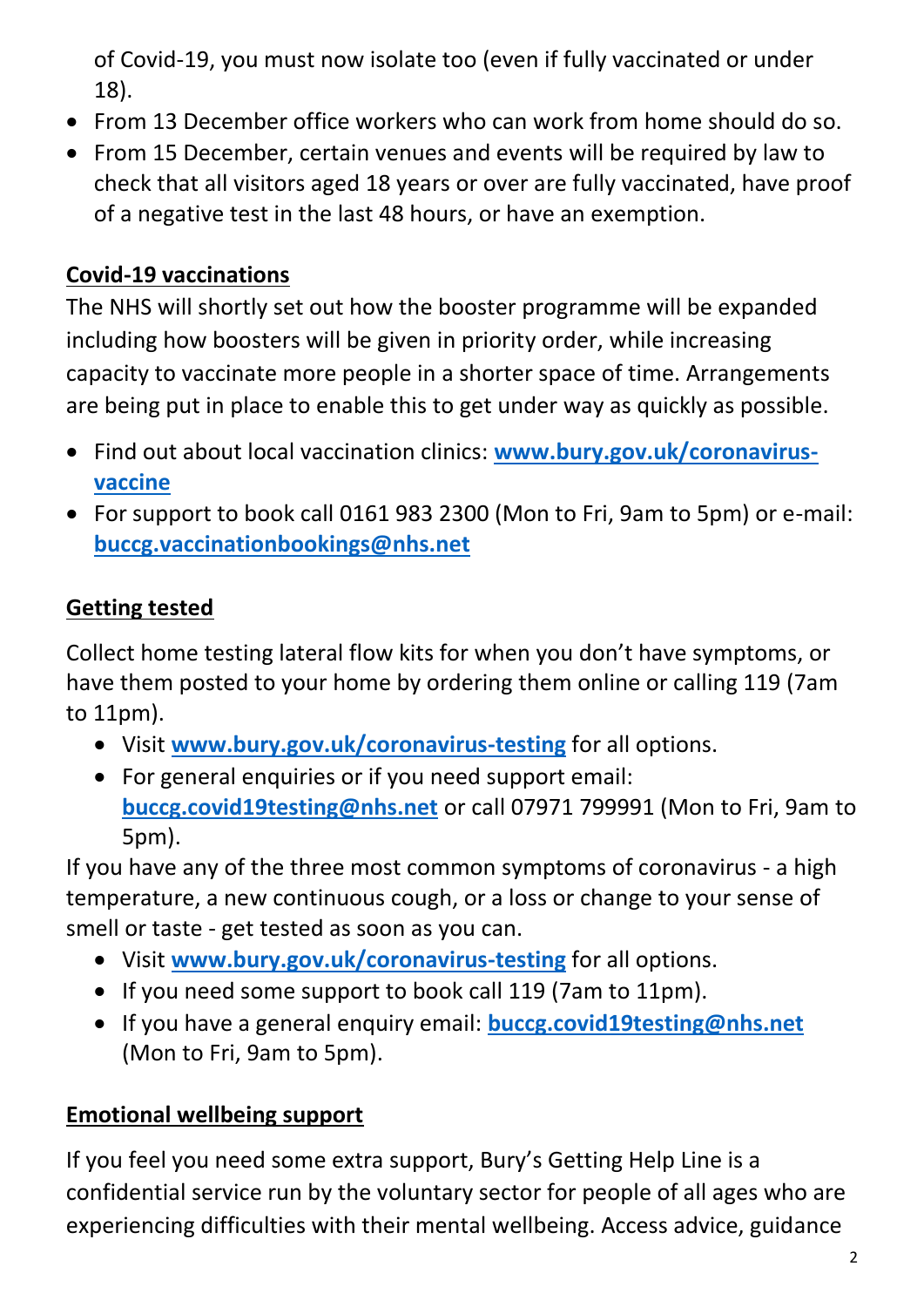and signposting to local services by calling 0161 464 3679 (Mon to Sat, 8am to 8pm). Find out more about other mental wellbeing support available locally: **[www.bury.gov.uk/mentalwellbeing](http://www.bury.gov.uk/mentalwellbeing)**

**Look after yourself:** With the news of increasing cases of coronavirus, it is natural to feel a little anxious, so it is important to feel you can control some areas of your safety. In past editions we have highlighted a number of strategies to ensure people keep to social distancing and ways to protect yourself.

- 1. If you have a symbol cane ensure it is on display so people give you space. If you have a long cane, use it, again it will ensure people give you room.
- 2. Wear your mask or visor if you can.
- 3. Check out with local supermarkets if they have specific 'quiet slots' for customers. If not, ask when their quieter times are and do your shopping at these times. It may be that it's a little earlier, or on a different day to your normal routine, but if it helps you to feel safer, it's worth a little change.
- 4. Please encourage family and friends to have the vaccine if they haven't already.
- 5. Ensure you are up to date with your vaccine and/or booster.

## **Let's Get Festive Physical!**

With so many treats around it's tempting to just sit and eat during the festive season. All the more reasons to take some exercise. Why not go for a frosty walk and feel the crunch underfoot? If you don't feel like venturing out doors, why not do the actions, whilst listening (or singing!) to the Twelve Days of Christmas! If there's a few of you, why not go Ten Pin Bowling, restrictions permitting – always good fun, and you can always use the Ball Guide and the bumper bars to assist. You'll be surprised how much energy you use, and fun for all ages! If any of you have access to a PlayStation, there's bowling on there – Covid friendly, so no excuse!

## **News and Upcoming Events:**

**2022 – Our Centenary Year!** Monday 24th January is our monthly Musical Entertainment afternoon and the entertainer, Geoff Kenyon will be helping us to launch our special year with a few songs.If you would like to join us, please contact the office to book your place.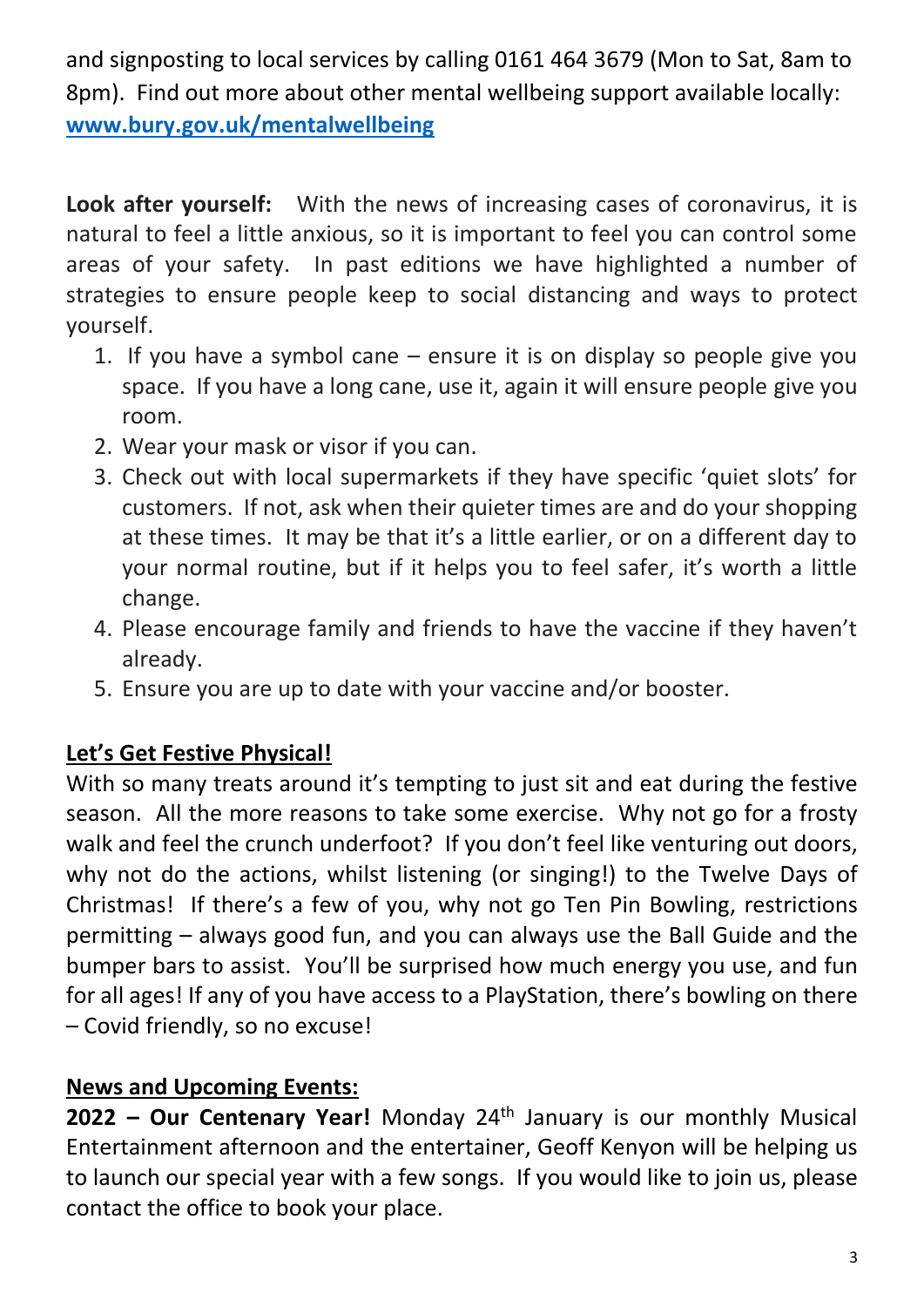In our January VI Link we will highlighting a few of the special events we have planned. Make a note in your diaries to leave Thursday 10 March free as we have a very special guest joining us at The Masonic Hall on what promises to be both an entertaining and interesting afternoon.

**Macular Degeneration Support Group:** The meeting on 19th January will see the group making a welcome return to the Centre.

**Healthy Living:** In February of the New Year this group too are coming back into the centre. Some really interesting ideas and recipes have emerged within this group. Going forward the intention is to demonstrate and cook one of the chosen recipes each month, and then all tuck in and enjoy! Sounds like fun!

**Café Crawl:** A new idea for the New Year! Diane Webb has come up with an interesting idea and wondered if anyone would like to join her. 'All this stopping in over Christmas makes me want to go exploring new places. I've decided to set myself a goal to visit a new café each month throughout 2022. I thought it would be fun if I didn't drink alone so if you fancy joining me give the office a call. I'm starting off small by going to Tina's Tearooms at the Bury Museum and Art Gallery in January but there are six towns in this borough so your ideas for a café near you would be gratefully received!

Festive Wrapping: It's not too late to have your gifts wrapped by our wonderful festive volunteer elves! Unfortunately, this year our friends at Millgate could only offer an area in the walkway area which we felt was unsuitable for gift security and, more importantly for the health and safety of our 'volunteer elves' in the current climate. So, we're trying somewhere new – we're based in the Inside Market, pretty much opposite the toilets – so very 'convenient'!! It's a lovely space and we are very grateful to Bury Market Management for accommodating us at such short notice. We are also 'Wrappers on Tour' so will wrap in the Centre and are popping up in Tesco's and Asda! We should hold a competition for spotting the wrappers! Please do spread the word, our stall in the Market will be open right up to Christmas Eve.

#### **It's Good to Share:**

**Subject of The Month:** We had a number of comments regarding the issue of contacting your GP raised by Tarnia last month. Many of you have had the same experience. Tarnia has since reported back that there has been some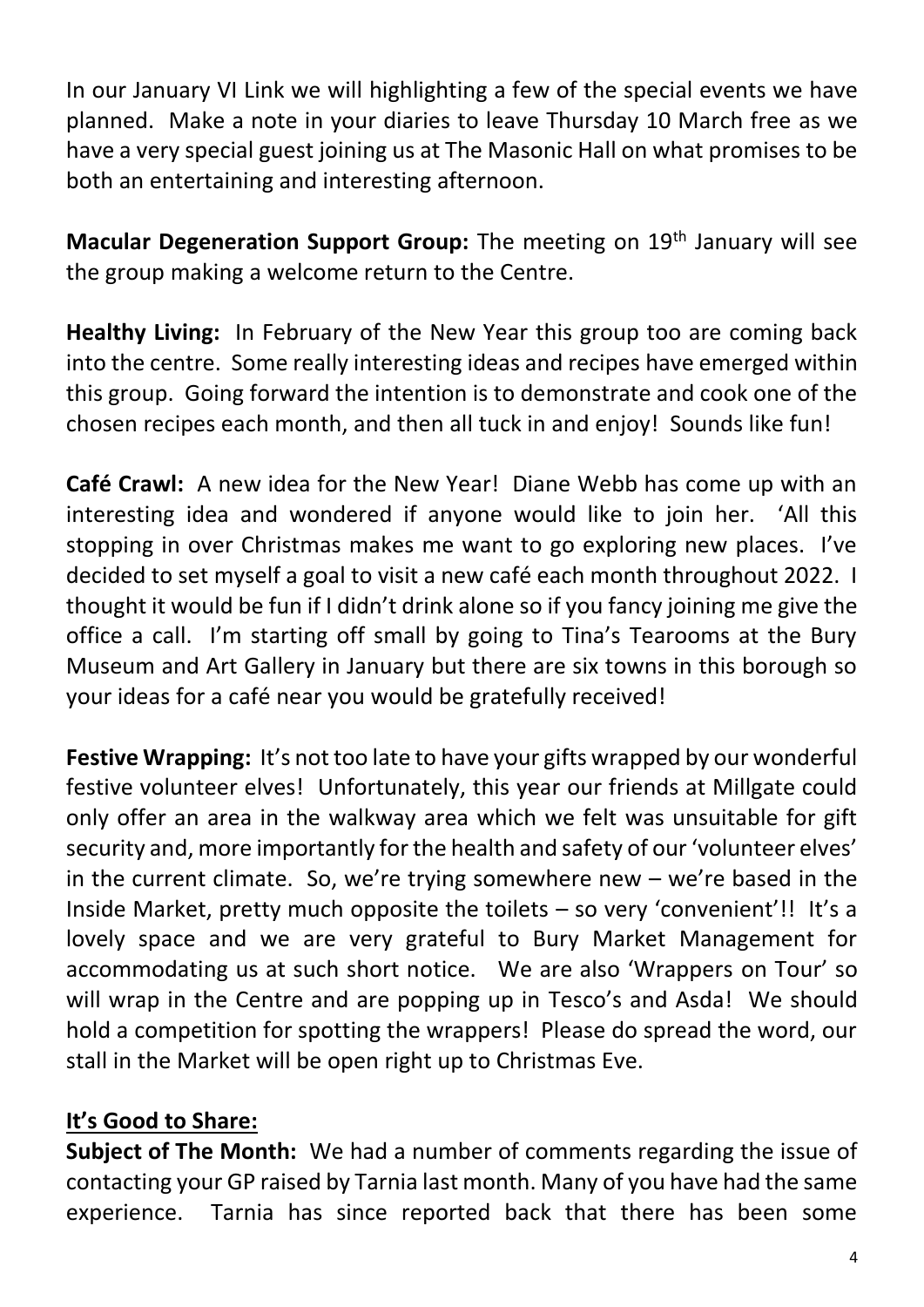improvement at her surgery. However, going forward this is a subject we would like to take to Health Watch for further action. In the New Year we are hoping to resume the User Forum's (perhaps when the weather is a little better!) and will invite Healthwatch along. In the meantime, we have emailed your comments and will feedback on their response. Tarnia will be back for the January edition with another 'Subject of The Month'.

**Christmas Scams:** It's that time of the year again. Please do be careful. We have received a number of reports highlighting clients receiving phone calls supposedly from Amazon or similar organisations saying goods not recognised have been ordered on your account. Do not ring them back or give any personal or financial details over the phone.

If you are getting out an about, do hold onto your wallets and purses. Make sure they are in a safe place, out of pickpockets' way.

#### **Funding News:**

**Don't forget Amazon Smile:** We are now registered with Amazon Smile which means, if you order your presents via Amazon Smile and nominate us as your chosen charity, Amazon Smile donates 0.5% of each eligible purchase to the Society. Spread the word! If you require any assistance to register, please contact the office and we'd be happy to help.

**And don't forget, we are also a nominated charity with the** Co-Op Community fund. If you are already a Co-op member, you can go on the Co-op website and nominate us to be your chosen local cause. This means, any Co-Op's own products you purchase will earn us money! If you're not already a member, it's just £1.00 to join. You can obtain a membership form from your local Co-Op or go on the Co-Op website [www.coop.co.uk](http://www.coop.co.uk/). We are a 'local cause' from 24 October 2021 for 12 months. The good news is, you don't have to live in Bury to nominate us as your local cause! So, spread the word!

**Any easy way to donate!** Just use your phone and Text to: **70450**, with the message **BURY** to donate £5. You will also receive details to make a regular donation if you wish.

**Donations:** Thank you to all who have sent donations and cards at this time. The past two years have been particularly challenging for fundraising and your donations do make a big difference. Plus, it's lovely to hear from you!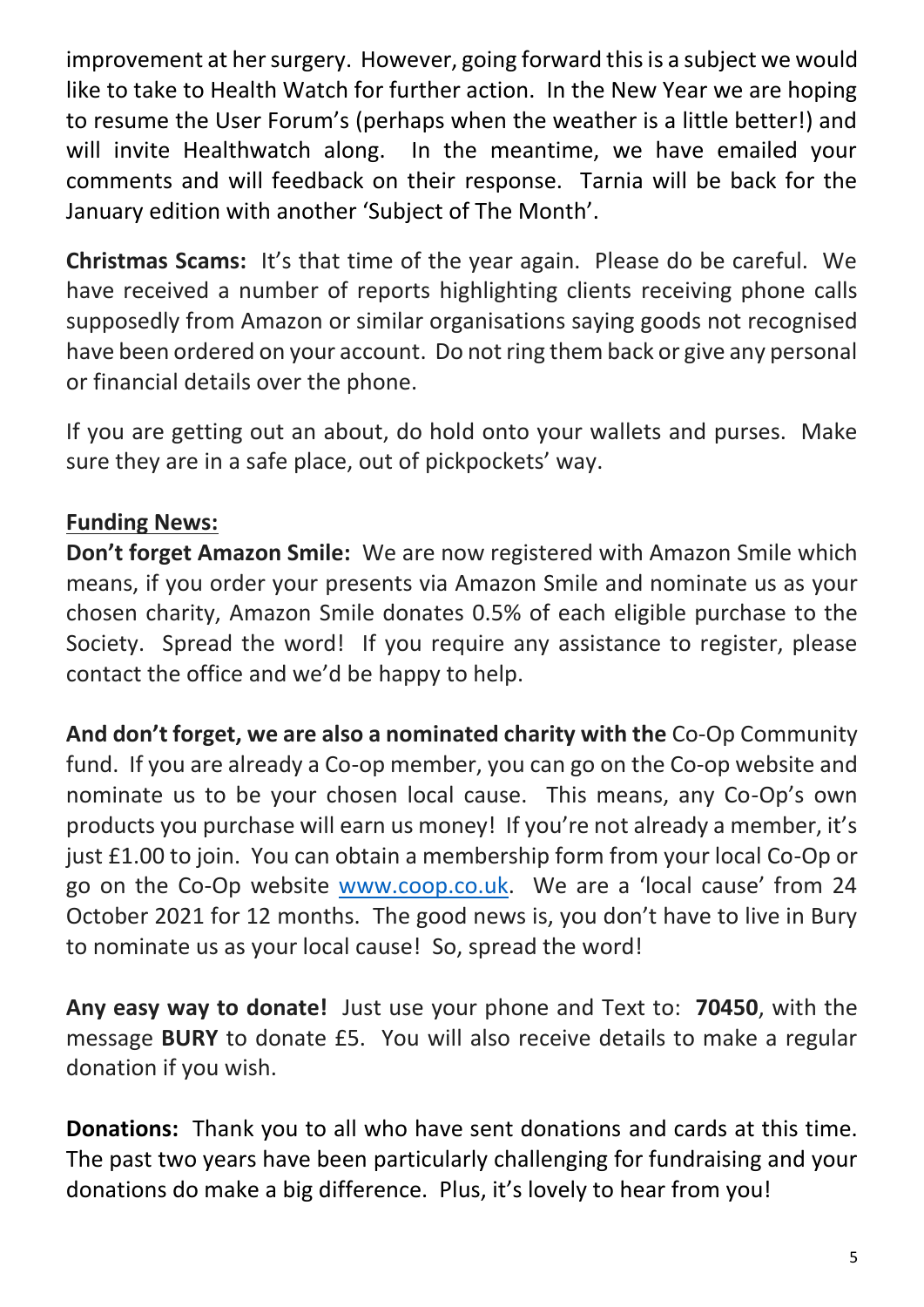### **Special Thoughts:**

This month we attended the funeral of a very dear member, Lillian Bentley. Lillian has always been a great supporter of the Society but more importantly, a good friend to many. Despite having a number of health issues herself, Lillian always kept cheerful. She constantly asked after others and her friends were recipients of regular weekly phone calls. Lillian will be greatly missed by many.

Our thoughts are also with any of our members or their families who have lost loved ones during this month. We would like thank members families for thinking of us at such a sad time by requesting donations for the Society. These donations will enable us to continue providing support for future members.

### **Monthly Prize Draw - '100 Club'.**

Our November winners were No.29, £121.20, No.08, £60.60 and No.240, £20.20. Thank you to all the people who have joined us recently. 50% of the money raised is distributed in prizes and the other half contributes directly to provide services for local people living with sight loss. The draw takes place on the second Friday of every month, and to buy a number it costs just £1.00! Let us know if you would like an application pack.

#### **Just for Fun.**

Answers first! November's Brain Teaser: What do an island and the letter "t" have in common? **They are both in the middle of water!**

#### **'Take 5' Quiz.**

This month's answers:

- 1. How many dots are used in each letter in the Braille system? **Six**
- 2. Who wrote "The Pit and the Pendulum"? **Edgar Allan Poe**
- 3. How long is there between rounds in boxing? **One Minute**
- 4. Which public school did Sir Winston Churchill go to? **Harrow**
- 5. What is the thirteenth letter of the English alphabet? **M**

As it's Christmas, we thought a special Christmas Theme 'Fun Section' would be appropriate. Hope it gives you a little chuckle!

#### **Christmas Cracker Jokes:**

Why is Christmas dinner vegan this year**? Because Turkey is on the red list, but vegetables are all green.**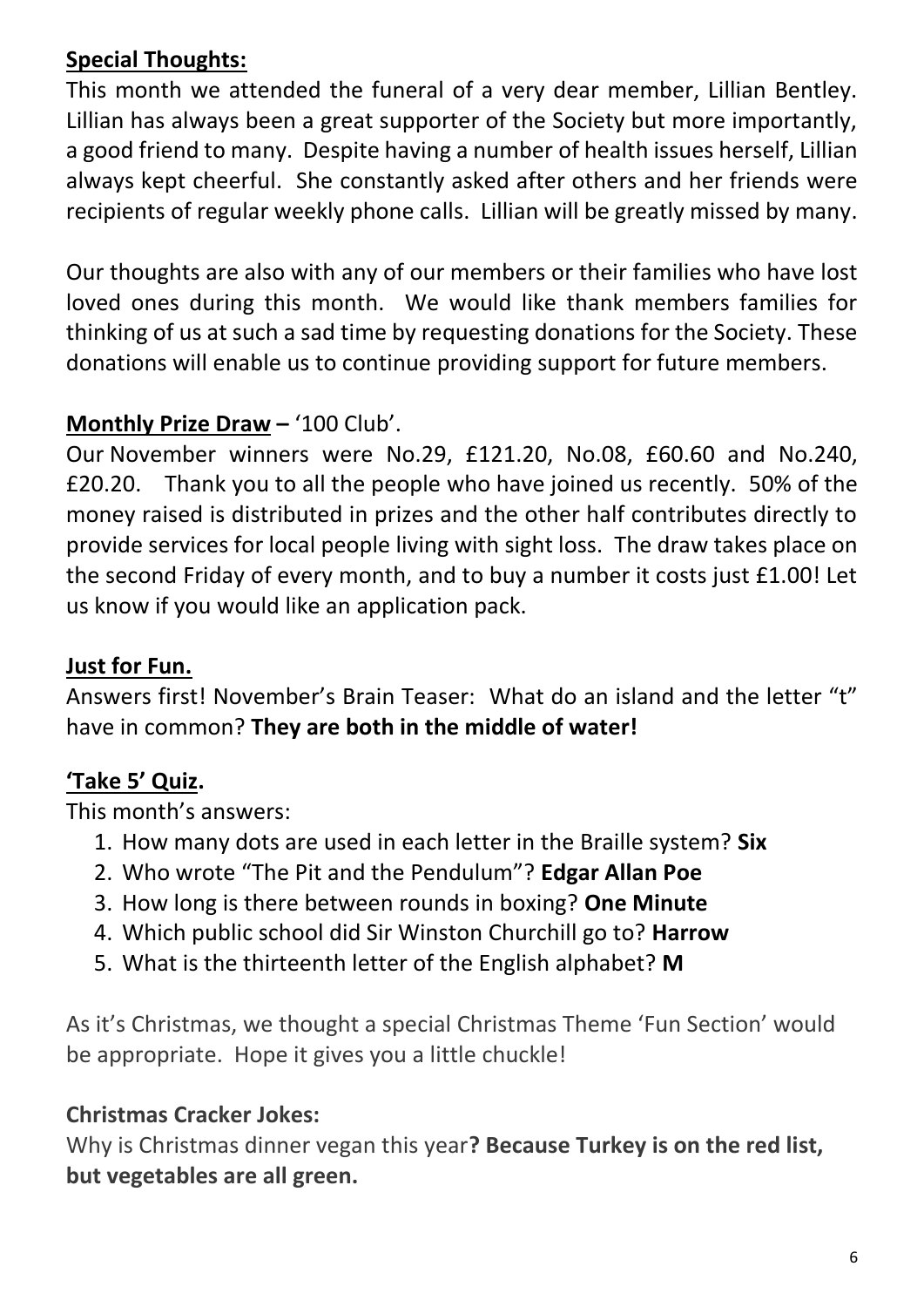Why did Rudolph's nose have to self-isolate? **It failed the lateral glow test.** What do you call an old snowman? **Water!** What do you call a penguin in the Sahara Desert? **Lost!**

### **Christmas Quiz:**

- 1. The Snowman was shown on TV for the first time on Boxing Day of which year?
- 2. Which British monarch delivered the first ever Christmas message?
- 3. Which March sister opens LM Alcott's Little Women by grumbling "Christmas won't be Christmas without any presents?!
- 4. What year was Clement c Moore's poem 'The Night Before Christmas' first published?
- 5. How many gifts were given in 'The Twelve Days of Christmas carol?

#### **Christmas Poem: There's More to Christmas.**

There's more to Christmas… There's more, much more to Christmas Than candle-light and cheer; It's the spirit of sweet friendship That brightens all the year; It's thoughtfulness and kindness, It's hope reborn again, For peace, for understanding And for goodwill to men!

On behalf of the Trustees and the Staff Team, we would like to wish you all a very merry Christmas and a Happy New Year.

And finally, in the words of the wonderful Bob Hope:

'When we recall Christmas past, we usually find that the simplest things, not the great occasions, give off the greatest glow of happiness'.

Stay safe and well and we look forward to seeing you in the New Year. **Jill and all the Bury Blind Society Team**

Registered Charity No. 1102525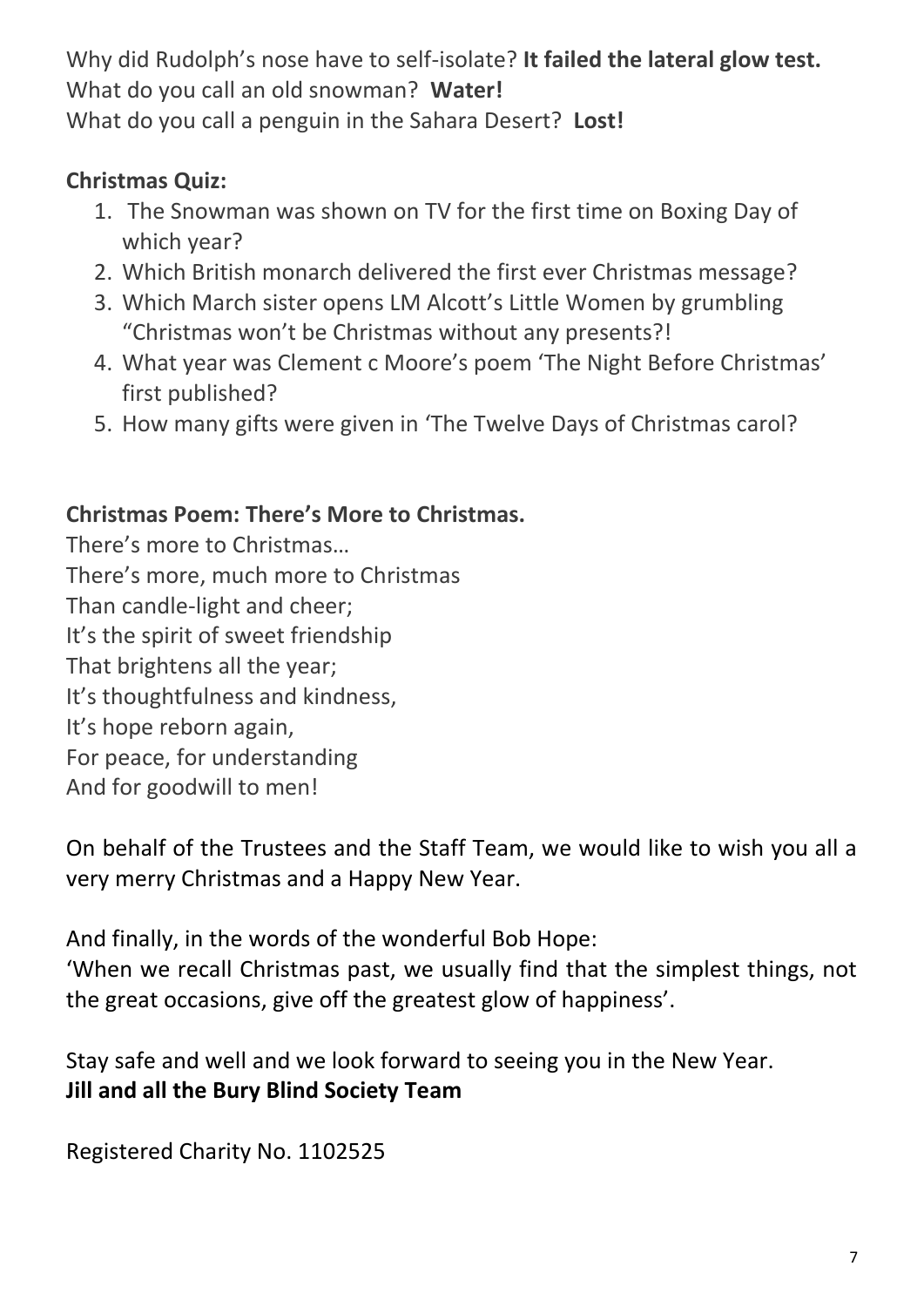## **Regular Centre Activities for 2022**

Due to the current situation, we are continuing with our booking system for groups. We will maintain the three Drop-ins and monitor the situation. The layout of the Centre ensures appropriate social distancing and regular sanitising. We do ask all visitors to wear masks when entering the building, unless exempt, sanitise hands and take temperature checks. We would also ask if you are feeling unwell, please do not attend the Centre to protect others. Where possible, please use the front entrance to enter the building as we are operating a one-way system.

### **Monday:**

**Weekly Drop In: 10am-12pm:** Monday Morning Blues? Join Margaret and co. for a Monday 'weekend review' at our weekly Drop In.

**Monthly Walk: Third Monday of the month.** During the winter months, contact beforehand to check if running.

**Weekly Music Fun sessions: 1.30pm-2.30pm.** Join Mags for an informal music session – no experience necessary.

**Fourth Monday: 1.30pm-2.30pm: Music Afternoon with a guest performer.**  In January, all being well, we will be welcoming Geoff Kenyon. Booking essential as places limited due to Covid restrictions.

#### **Tuesday:**

**Weekly Drop In: 1pm-3pm**, an afternoon Drop in with Paul and Sue. All welcome.

**Third Tuesday: Retinal Dystrophy Support Group:** Meeting at 1pm. Contact the office on 0161 763 7014 for meeting place.

#### **Wednesday:**

**Weekly Drop In: 10am-12pm**: Sid and co. welcome you to join them for a brew and biscuit every Wednesday morning in the Centre.

**Monthly Makes Workshop- Every second Wednesday at 2pm:** Please ring and book on to ensure materials are available for you on the day.

**Third Wednesday: 1.30pm: The monthly Macular Support Group:** Due to meet in the Centre for their January meeting. Please contact the office for confirmation or if require assistance with transport.

**Fourth Wednesday: 1.30pm-2.30pm, Glaucoma Support Group:** Bernard and the group provide a warm welcome at this monthly group. Please note the revised times. Meeting in person at the Centre.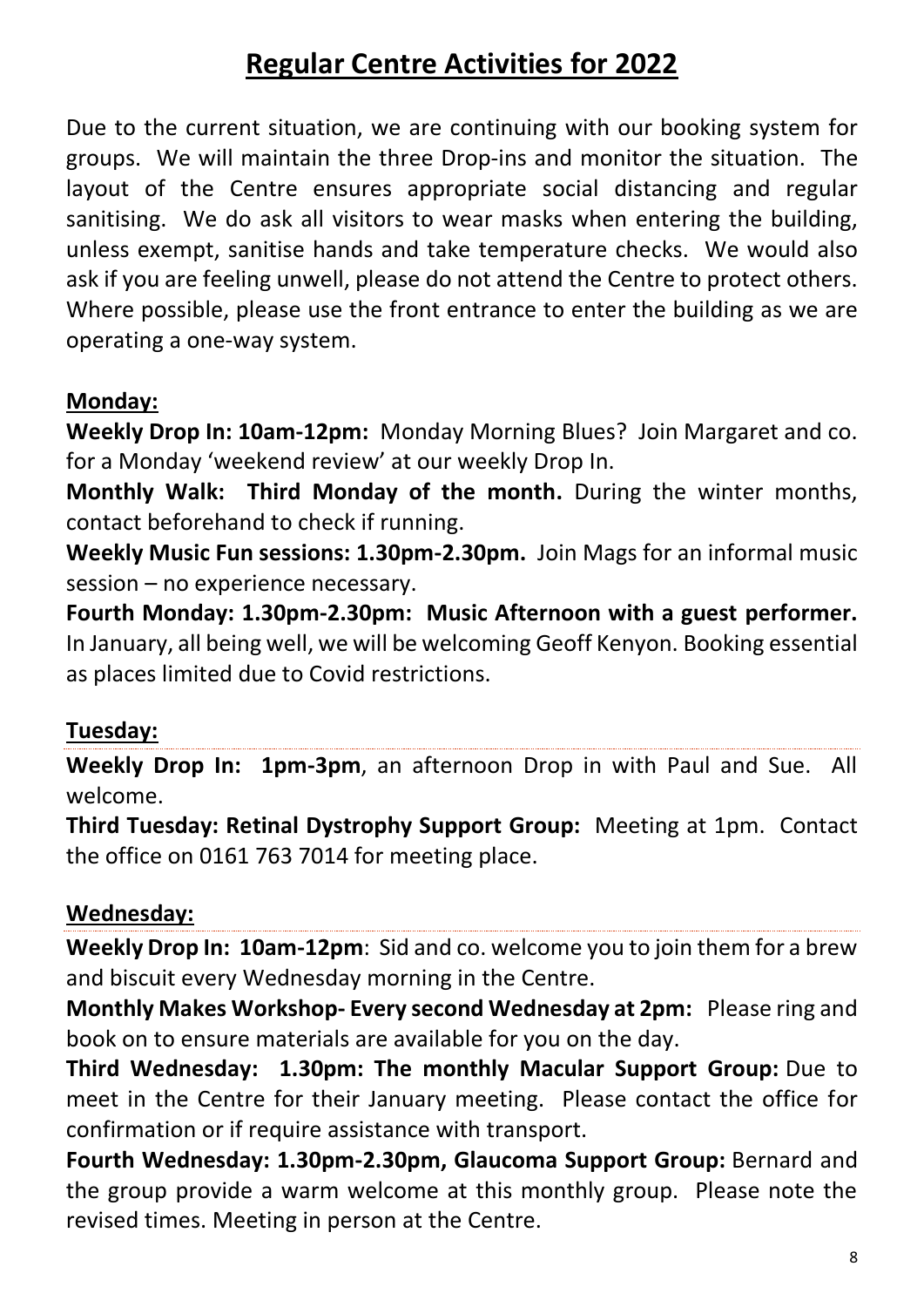#### **Thursday:**

**Third Thursday: 10.30am: Healthy Living:** Currently accessed via Zoom or phone line, but hoping to meet in the Centre from February. When in the Centre, the group are looking to try out some of the recipes they regularly discuss! Watch this space!

#### **Friday:**

**Weekly – Friday Lunch Club:** 11.30am-1.30pm. Carole and Mags, alternate weeks, are providing a delicious meal ranging from Fish and Chips, Chicken Paella or home-made soup and sandwich. Ring the office for menu details and to book your place. All welcome. Book by the Thursday before meal date.

**Weekly – Foot Clinic:** 10.00am-3.00pm. Dougie (qualified foot practitioner) holds a weekly clinic at the centre. Ring to book an appointment.

**Fourth Friday: 1pm: Access Forum:** A forum providing an area to voice concerns ranging from support in Supermarkets to uneven pavements and overhanging foliage. Currently only available via Zoom and phone line. Contact the office for details to join.

**For further details of how to join any of these sessions, just ring the Centre and speak to a member of staff. 0161 763 7014.**

## **Centre Closed from Tuesday 21 December and will re-open Tuesday 4 January 2022.**